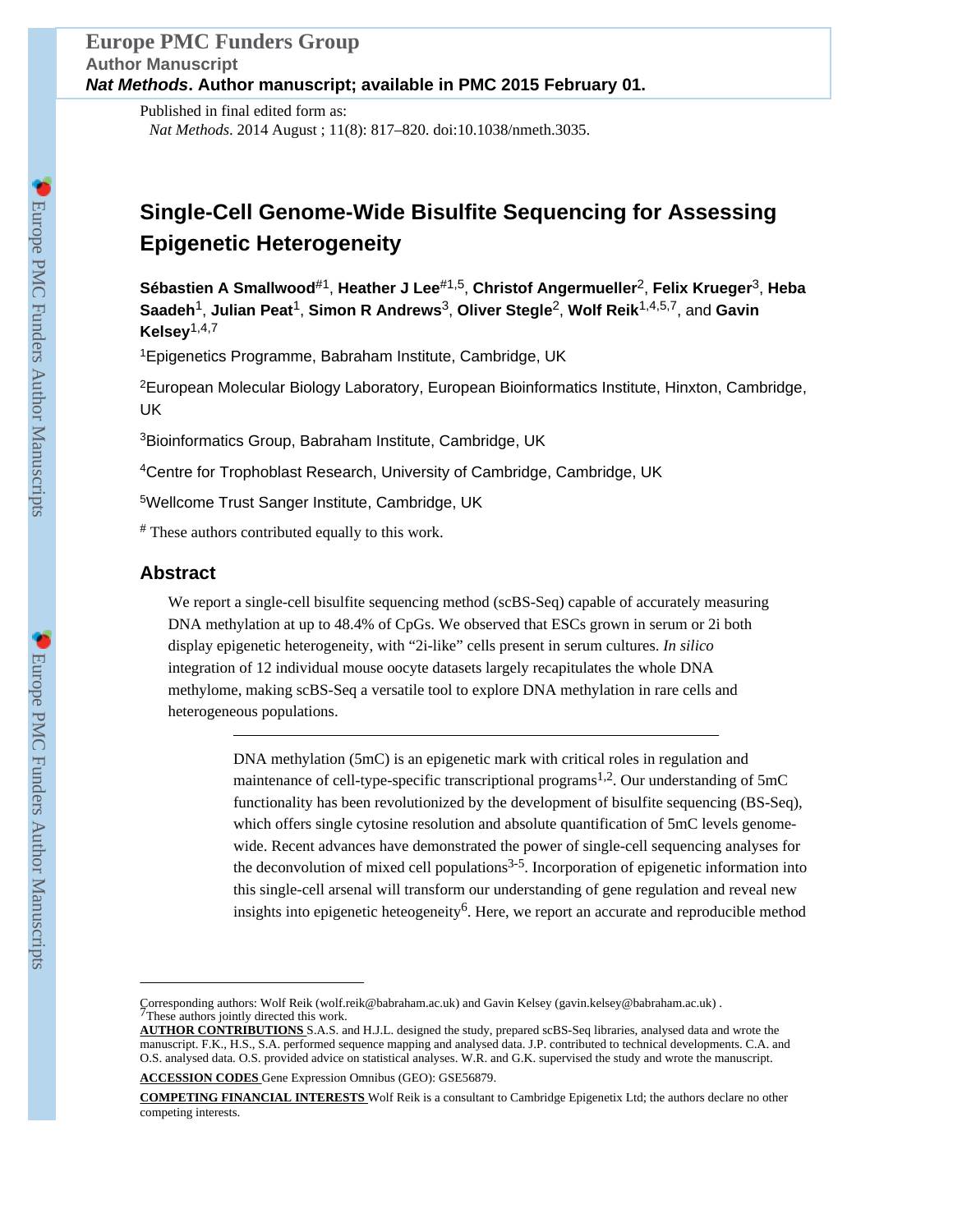for single-cell genome-wide bisulfite sequencing (scBS-Seq) that allows assessment of 5mC heterogeneity within cell populations across the entire genome.

In commonly used BS-Seq protocols, sequencing adapters are first ligated to fragmented DNA and bisulfite conversion is performed, resulting in loss of information due to DNA degradation by bisulfite treatment. For scBS-Seq we used a modification of Post-Bisulfite Adaptor Tagging (PBAT)<sup>7</sup>, where bisulfite treatment is performed first, resulting in simultaneous DNA fragmentation and conversion of unmethylated cytosines (Fig. 1a). Then, complementary strand synthesis is primed using custom oligos containing Illumina adapter sequences and a 3' stretch of nine random nucleotides. This step is performed five times to ensure that maximum numbers of DNA strands are tagged and to generate multiple copies of each fragment. After capture of the tagged strands, the second adapter is similarly integrated, and PCR amplification is performed with indexed primers allowing multiple single-cell libraries to be sequenced together.

We performed scBS-Seq on metaphase-II (ovulated) oocytes (MIIs) and mouse embryonic stem cells (ESCs) cultured either in 2i (2i ESCs) or serum (serum ESCs) conditions. MIIs are an excellent model for technical assessment as they: i) can be individually handpicked ensuring only one cell is processed; ii) represent a highly homogeneous population allowing discrimination between technical and biological variability; and iii) present a distinct DNA methylome comprising large-scale hyper- and hypomethylated domains<sup>8</sup>. ESCs grown in serum conditions exist in a state of dynamic equilibrium characterized by transcriptional heterogeneity $9-12$ , and emerging evidence from immunofluorescence and locus-specific studies has provided hints of 5mC heterogeneity in ESCs13. Recent studies have also demonstrated the remarkable plasticity of the ESC methylome, with genome-wide hypomethylation induced by inhibition of FGF signaling using two kinase inhibitors  $(2i)^{13,14}$ . We use serum and 2i ESCs as a model to determine whether scBS-Seq can reveal DNA methylation heterogeneity at the single-cell level.

12 MII, 12 2i ESC, 20 serum ESC scBS-Seq libraries (and seven negative controls) and their bulk counterparts (i.e., pools of cells) were sequenced on the Illumina HiSeq platform (100bp paired-end), at a relatively low sequencing depth (average 19.4 million reads). On average, 3.9 million reads were mapped (1.5M-14.3M range), with an average efficiency of 24.6% (compared to 2.1% in negative controls) (Supplementary Fig. 1 and Supplementary Table 1). This relatively low mapping efficiency is mostly due to the presence of lowcomplexity sequences (Supplementary Fig. 2). We obtained methylation scores on an average of 3.7 million CpG dinucleotides (CpGs; 1.8M-7.7M range) corresponding to 17.7% of all CpGs (8.5-36.2% range) (Fig. 1b). Of importance, more CpGs can be obtained with deeper sequencing, as the limiting duplication plateau was not reached at this sequencing depth (Supplementary Fig. 3). To validate this, we sequenced two MII libraries close to saturation and with longer sequencing reads (150bp), resulting in a 1.5- and 1.9-fold increase in the number of CpGs measured (Supplementary Table 1). In addition, because of the broad size distribution of fragments in scBS-Seq libraries (Supplementary Fig. 1b), longer reads also resulted in an increase in CpGs covered (9% at saturating sequencing depth, 16% for low sequencing depth). Integrating this additional sequencing revealed that up to 10.1M CpGs (48.4% of all CpGs) can be obtained by scBS-Seq.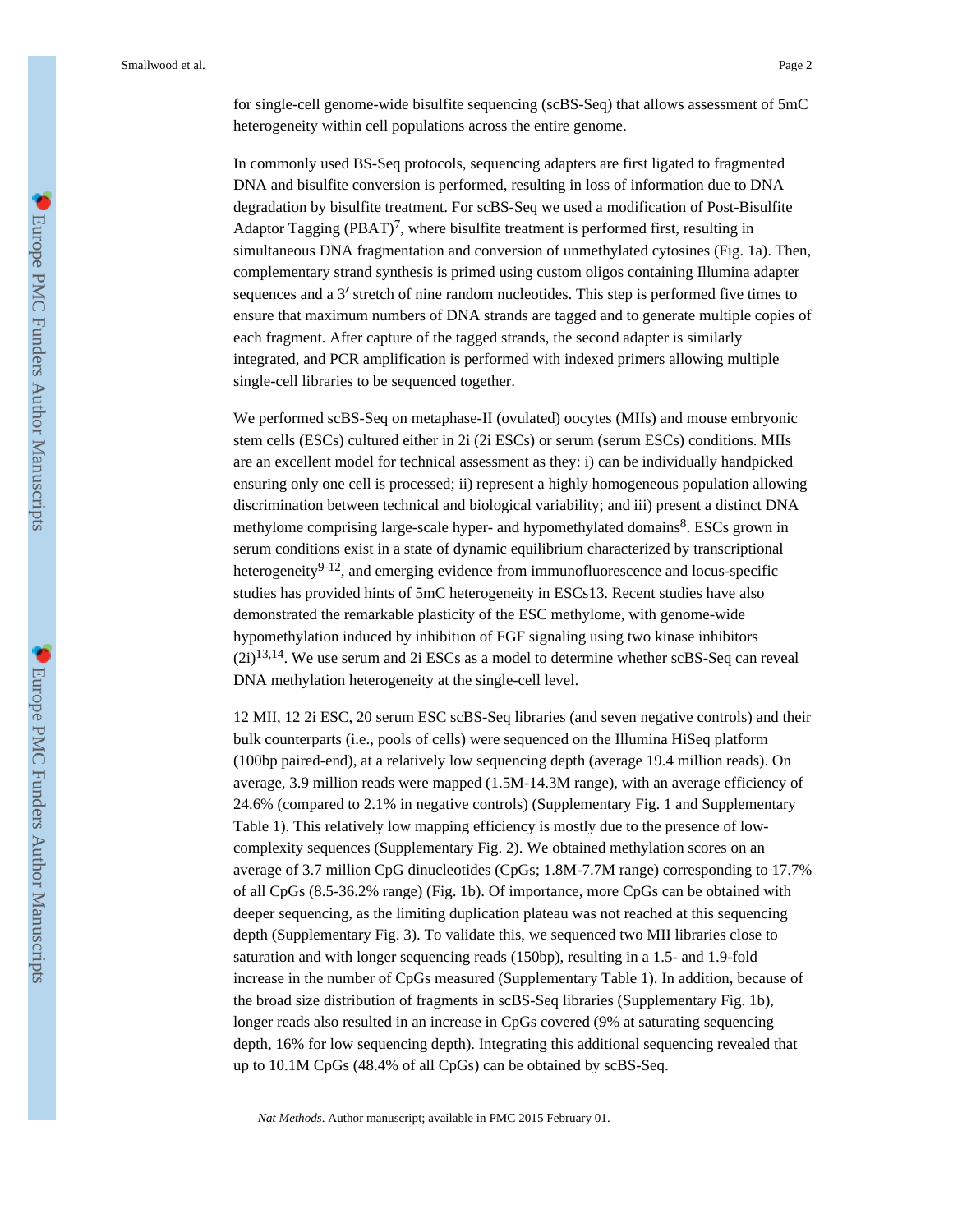Next, we investigated the reproducibility and accuracy of our scBS-Seq approach. Low levels of non-CpG methylation across all samples revealed a minimum bisulfite conversion efficiency of 97.7% (or 98.5% by examining the mitochondrial chromosome in ESCs) (Fig. 1c and Supplementary Table 1). CpG sites in MIIs were overwhelmingly called methylated or unmethylated, consistent with a highly digitized output from single cells (Supplementary Fig.4). As expected, global methylation of MIIs was highly homogeneous  $(33.1\pm0.8\%)$  and 2i ESCs were hypomethylated compared to serum ESCs13. Yet, strikingly, both 2i and serum ESCs exhibited 5mC heterogeneity (serum: 63.9±12.4%, 2i: 31.3±12.6%) (Fig. 1c). Global 5mC levels measured in individual MIIs were slightly lower than bulk (39.0%), but merging all MII datasets resulted in 38.8% global methylation. To assess scBS-Seq accuracy at CpG resolution, we calculated the pairwise concordance across single oocyte libraries and found an average of 87.6% genome-wide (85.3-88.9% range) and 95.7% in unmethylated CpG islands (CGIs), a highly homogeneous genomic feature, demonstrating the technical reproducibly of scBS-Seq (Fig. 1d). Of note, CpG concordance in ESCs was lower (serum: 72.7%, 2i: 69.8%), reflecting the heterogeneity of these cells (Fig. 1d and Supplementary Fig. 5). At lower genomic resolution (2kb windows), we observed high correlation between individual MIIs (on average R=0.92), and between individual MIIs and bulk (on average R=0.95) (Fig. 1e). In addition, for each MII, we obtained methylation information on an average of 61.5% of all CGIs (46.3-82.7% range); of 1,615 CGIs identified as methylated from bulk and informative in individual MIIs, 92% were called methylated by scBS-Seq, with 0.3% incorrectly called unmethylated (Supplementary Fig. 6).

While scBS-Seq mapped reads were distributed homogeneously across the genome, the enrichment towards exons, promoters and CGIs observed in bulk libraries was exaggerated in scBS-Seq libraries (Supplementary Fig. 7). Thus, scBS-Seq provides information on all genomic contexts, including regulatory regions (Supplementary Table 2). Yet, obtaining  $\sim$  20% coverage of CpGs per cell means that recurrent information across samples is dependent on the nature of analytic units; conversely, *in silico* merging of individual datasets rapidly increases the number of CpGs with information (Supplementary Fig. 8). Strikingly, we were able to largely reproduce the entire 5mC landscape of oocytes using only 12 single cells (Fig. 1e,f and Supplementary Fig. 9). This capability is particularly beneficial for homogeneous cell populations, and makes our scBS-Seq approach an important tool to investigate the 5mC landscape from very rare material.

We next used scBS-Seq to explore 5mC heterogeneity in ESCs. A 3kb sliding window was used to estimate the methylation rate across the genome of each ESC, as well as the mean methylation rate and variance across all ESCs (Fig. 2a). Cells were clustered based on estimated methylation rates, while penalizing uncertainty in estimates due to low read counts. Two distinct clusters could be identified, representing the majority of 2i and serum ESCs (Fig. 2b). Intriguingly, outlier cells from the serum condition clustered with 2i ESCs, implying that serum cultures contain "2i-like" ESCs. This demonstrates the ability of scBS-Seq to identify rare cell-types within cell populations. To examine ESC heterogeneity in greater detail, we ranked sites by the estimated cell-to-cell variance and repeated the cluster analysis for the 300 most variable sites (Fig. 2c). The structure of the resulting clusters was grossly similar to that of the genome-wide analysis, and all 300 variable sites followed the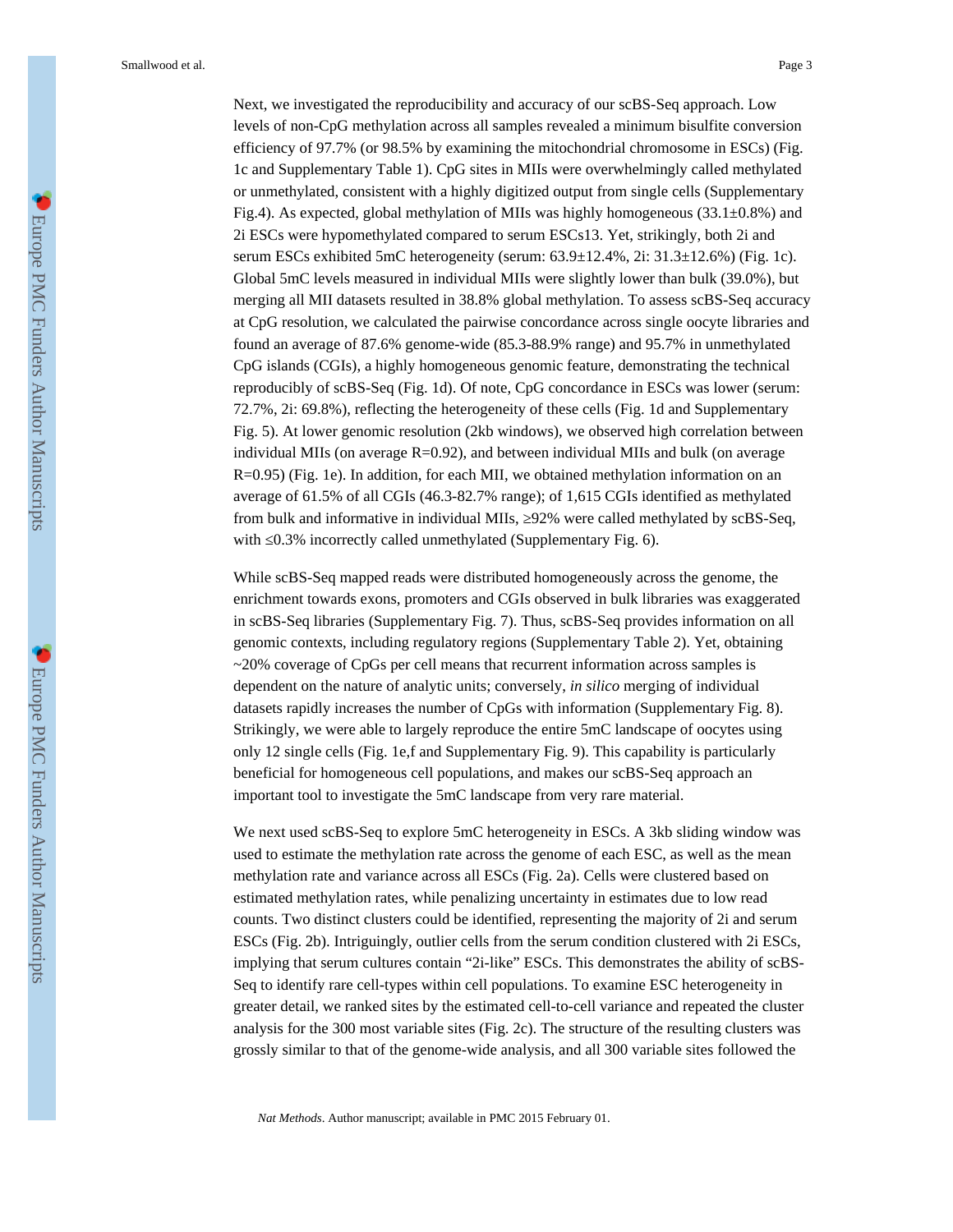global trend of being more highly methylated in serum than 2i ESCs with high similarity between sites (Fig. 1c, Fig. 2b,c, Supplementary Fig. 10 and Supplementary Fig. 11). This observation is consistent with the genomewide hypomethylation observed in 2i-grown  $ESCs<sup>13</sup>$ , and indicates that a major determinant of ESC heterogeneity is the global methylation level. Importantly, detailed analysis by scBS-Seq was also able to identify sites whose methylation varied more than the genome average, including sites with marked heterogeneity even among cells from the same growth condition (e.g. Clusters 5 and 6 in serum ESCs) (Fig. 2c). Regions containing H3K4me1 and H3K27ac, marks associated with active enhancers, had the greatest variance in 5mC, whereas CGIs and IAP elements had lower variance than the genome average (Fig. 2d and Supplementary Fig. 12). These findings are consistent with observations that distal regulatory elements are differentially methylated between tissues and throughout development<sup>15-17</sup>. Undoubtedly, further analysis will lead to the discovery of new genomic features with dynamic DNA methylation and regulatory function.

While this manuscript was in preparation, a single-cell reduced-representation bisulfite sequencing (scRRBS) method was reported<sup>18</sup>, based on the single-tube RRBS strategy we previously developed<sup>19</sup>. While scRRBS and scBS-Seq could be seen as complementary, currently our methodology provides, at equivalent sequencing depth, information on ~5-fold more CpGs and ~1.5-fold more CGIs (Supplementary Fig. 13). Future technological developments will undoubtedly allow information to be recovered from most genomic CpGs, the key being the ability to amplify DNA prior to bisulfite conversion. The ability to capture the DNA methylome from individual cells will be critical for a full understanding of early embryonic development, cancer progression and induced pluripotent stem cell (iPSC) generation.

In summary, our work provides a proof-of-principle that large-scale single-cell epigenetic analysis is achievable, and demonstrates that scBS-Seq is a unique and powerful approach to accurately measure 5mC across the genome of single cells and to reveal 5mC heterogeneity within cell populations.

# **ONLINE METHODS**

#### **Sample Collection**

MII oocytes were collected from superovulated 4–5-week-old C57BL/6Babr mice, under a stereomicroscope, by mouth pipetting, and stored at −80°C. Prior to scBS-Seq, 2× oocyte lysis buffer (10mM Tris-Cl pH7.4, 2% SDS) and 0.5μl proteinase K were added (final volume 12μl) followed by incubation at 37°C for 1h. E14 ESCs were cultured in serum plus LIF or 2i plus LIF conditions as described previously<sup>13</sup>. The 2i ESCs had been maintained in this medium for 24 days and matched serum ESCs were cultured in parallel. Single ESCs were collected by FACS in 12µl of ESC lysis buffer (10mM Tris-Cl pH7.4, 0.6% SDS, 0.5µl) proteinase K) using a BD Influx instrument in single cell 1 drop mode. ToPro-3 and Hoechst 33342 staining were used to select for live cells with low DNA content (i.e. in G0/G1). ESCs were incubated at 37°C for 1h and stored at −20°C until required for library preparation. Negative controls were either lysis buffer alone ("empty" tubes) or sorted BD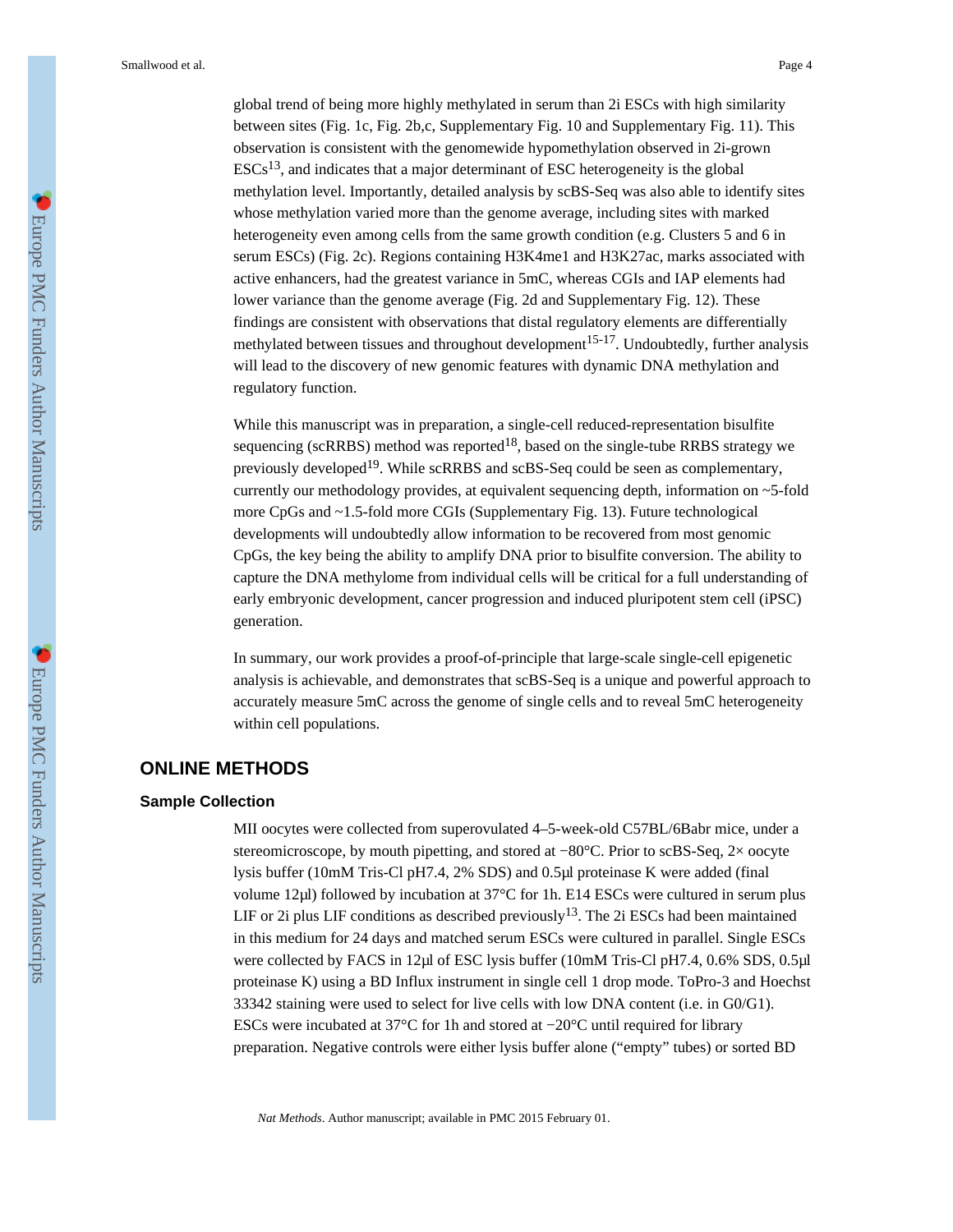Accudrop Beads, and were prepared and processed concomitantly with all single cell samples.

#### **Single-Cell Library Preparation**

Bisulfite conversion was performed on cell lysates using the Imprint DNA Modification Kit (Sigma) with the following modifications: all volumes were halved, and chemical denaturation was followed by incubation at 65°C for 90min, 95°C for 3min and 65°C for 20min. Purification was performed as described previously<sup>7</sup>, and DNA eluted in 10mM Tris-Cl (pH 8.5) and combined with 0.4mM dNTPs, 0.4μM oligo1 ([Btn]CTACACGACGCTCTTCCGATCTNNNNNNNNN) and 1× Blue Buffer (Sigma) (24μl final) before incubation at 65°C for 3min followed by 4°C pause. 50U of Klenow exo- (Sigma) were added and the samples incubated at  $4^{\circ}$ C for 5min,  $+1^{\circ}$ C/15s to 37 $^{\circ}$ C, 37 $^{\circ}$ C for 30min. Samples were incubated at 95°C for 1min and transferred immediately to ice before addition of fresh oligo1 (10pmol), Klenow exo- (25U), and dNTPs (1nmol) in 2.5μl total. The samples were incubated at 4°C for 5min, +1°C/15s to 37°C, 37°C for 30min. This random priming and extension was repeated a further 3 times (5 rounds in total). Samples were then incubated with 40U exonuclease I (NEB) for 1h at 37°C before DNA was purified using 0.8× Agencourt Ampure XP beads (Beckman Coulter) according to the manufacturer's guidelines. Samples were eluted in 10mM Tris-Cl (pH 8.5) and incubated with washed M-280 Streptavidin Dynabeads (Life Technologies) for 20min with rotation at room temperature. Beads were washed twice with 0.1N NaOH, and twice with 10mM Tris-Cl (pH 8.5) and re-suspended in 48μl of 0.4mM dNTPs, 0.4μM oligo2 (TGCTGAACCGCTCTTCCGATCTNNNNNNNNN) and 1× Blue Buffer. Samples were incubated at 95°C for 45s and transferred immediately to ice before addition of 100U Klenow exo- (Sigma) and incubation at  $4^{\circ}$ C for 5min,  $+1^{\circ}$ C/15s to 37 $^{\circ}$ C, 37 $^{\circ}$ C for 90min. Beads were washed with 10mM Tris-Cl (pH 8.5) and resuspended in 50μl of 0.4mM dNTPs, 0.4μM PE1.0 forward primer (AATGATACGGCGACCACCGAGATCTACACTCTTTC-CCTACACGACGCTCTTCCGATCT), 0.4μM indexed iPCRTag reverse primer<sup>20</sup>, 1U KAPA HiFi HotStart DNA Polymerase (KAPA Biosystems) in 1× HiFi Fidelity Buffer. Libraries were then amplified by PCR as follows:  $95^{\circ}$ C 2min, 12-13 repeats of ( $94^{\circ}$ C 80s, 65 $\degree$ C 30s, 72 $\degree$ C 30s), 72 $\degree$ C 3min, 4 $\degree$ C hold. Amplified libraries were purified using 0.8 $\times$ Agencourt Ampure XP beads, according to the manufacturer's guidelines, and were assessed for quality and quantity using High-Sensitivity DNA chips on the Agilent Bioanalyser, and the KAPA Library Quantification Kit for Illumina (KAPA Biosystems). Pools of 12-14 single cell libraries were prepared for 100bp paired-end sequencing on a HiSeq2500 in rapid-run mode (2 lanes/run).

## **Bulk Sample Library Preparation**

Samples from bulk cell populations were prepared according to the protocol above, with some modifications. For the bulk oocyte sample, 120 MII oocytes were collected and lysed as described above. For ESC bulk cell samples, DNA was purified from cell pellets using the QIAamp micro kit (QIAGEN), according to the manufacturer's instructions, and 50ng of purified DNA was used in the library preparation. One round of first strand synthesis was performed using 0.8mM dNTPs and 4μM oligo1, and second strand synthesis also used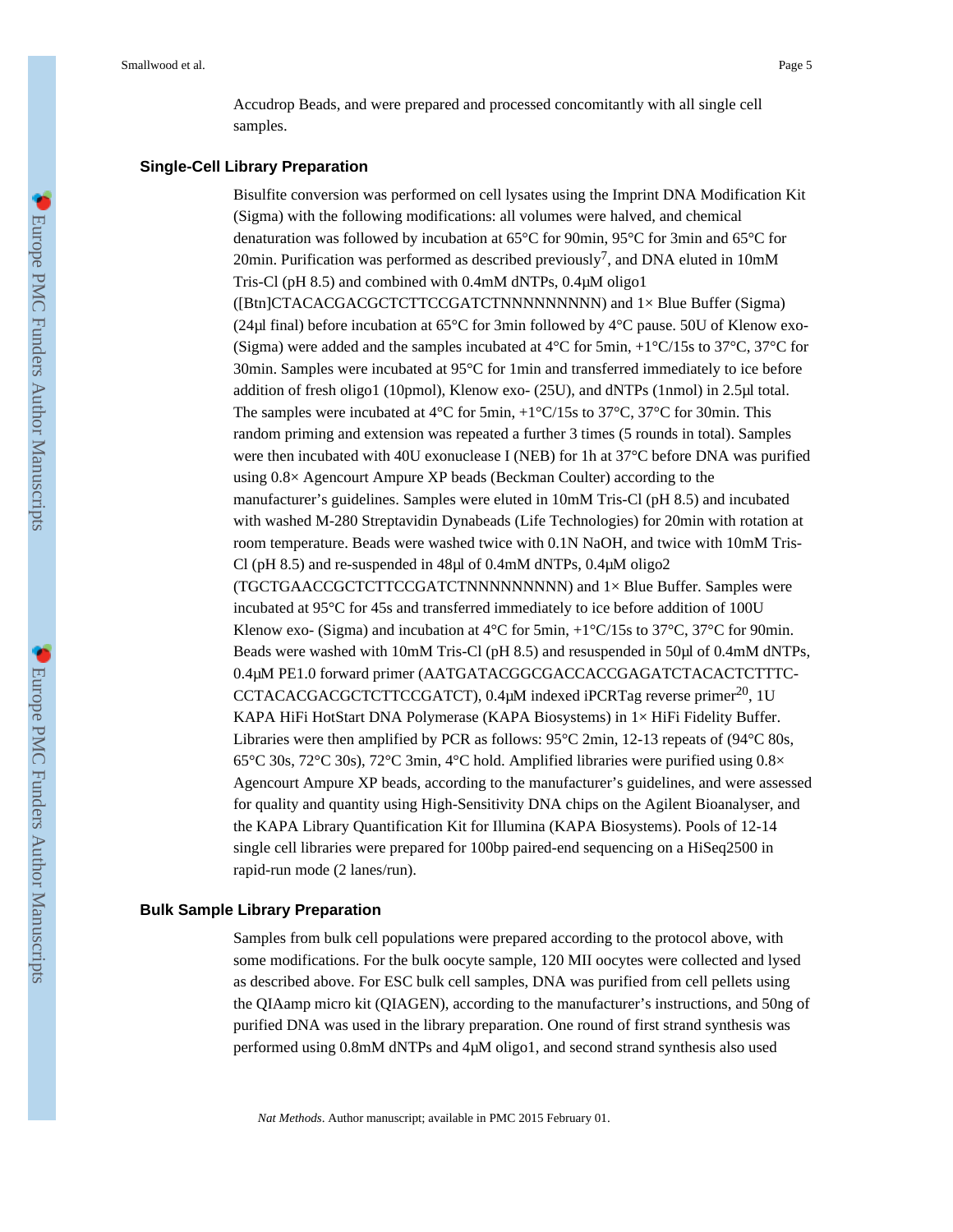0.8mM dNTPs and 4μM oligo2. Bulk cell libraries were amplified as above with 9-12 cycles of PCR.

#### **Sequencing Data Processing and Data Analysis**

Raw sequence reads were trimmed to remove the first 9 base pairs, adapter contamination and poor quality reads using Trim Galore (v0.3.5, [www.bioinformatics.babraham.ac.uk/](http://www.bioinformatics.babraham.ac.uk/projects/trim_galore/) [projects/trim\\_galore/,](http://www.bioinformatics.babraham.ac.uk/projects/trim_galore/) parameters: --clip\_r1 9 --clip\_r2 9 --paired). Due to the multiple rounds of random priming performed with oligo1, scBS-seq libraries are non-directional. Trimmed sequences were first mapped to the human genome (build GRCh37) using Bismark21 (v0.10.1; parameters: --pe, --bowtie2, --non\_directional, -- unmapped), resulting in 1.4% mapping efficiency (0.2-13.2% range). Remaining sequences were mapped to the mouse genome (build NCBI37) in single-end mode (Bismark parameters: --bowtie2 - non\_directional). Methylation calls were extracted after duplicate sequences had been excluded. For oocyte bulk analysis, our MII bulk dataset was merged *in silico* with previously published datasets8 (DDBJ/GenBank/EMBL accession number DRA000570). Data visualization and analysis were performed using SeqMonk, custom R and Java scripts. For Figure 1c, CG methylation was calculated as the average of methylation for each CpG position, and non-CpG methylation was extracted from the Bismark reports. Trend line in Figure 1b was calculated using polynomial regression. Percentage of concordance was calculated as the percentage of CpGs presenting the same methylation call at the same genomic position across two cells. For correlation analysis (Pearson's), 2kb windows were defined informative if at least 8 CpGs per window were sequenced. CGI annotation used is from CAP-Seq experiments<sup>22</sup>. Informative CGIs were defined if at least 10 CpGs per CGI were sequenced. Hyper-methylated and hypo-methylated CGIs were defined as  $80\%$  and ≤20% methylation respectively. Annotation for comparison of genomic contexts (Fig. 2d, Supplementary Fig. 12 and Supplementary Table 2) were extracted from previously published datasets<sup>15,23</sup>.

#### **Statistical Analyses**

Statistical analysis for estimating sample-specific methylation rates, estimating mean methylation rates and for clustering are detailed in Supplementary Note 1.

## **Supplementary Material**

Refer to Web version on PubMed Central for supplementary material.

## **Acknowledgments**

We thank K. Tabbada and the Welcome Trust Sanger Institute sequencing pipeline team for assistance with Illumina sequencing, R. Walker for assistance with FACS and T. Hore (Babraham Institute, Cambridge, UK) for provision of ESCs maintained in 2i and serum conditions. We thank T. Hore, J. Huang, I. Macaulay, S. Lorenz, M. Quail, T. Voet and H. Swerdlow for helpful discussions. This work was supported by the UK Biotechnology and Biological Sciences Research Council grant BB/J004499/1, UK Medical Research Council grant MR/K011332/1, Wellcome Trust award 095645/Z/11/Z, and EU FP7 EpiGeneSys and BLUEPRINT.

## **REFERENCES**

1. Jones PA. Nat. Rev. Genet. 2012; 13:484–492. [PubMed: 22641018]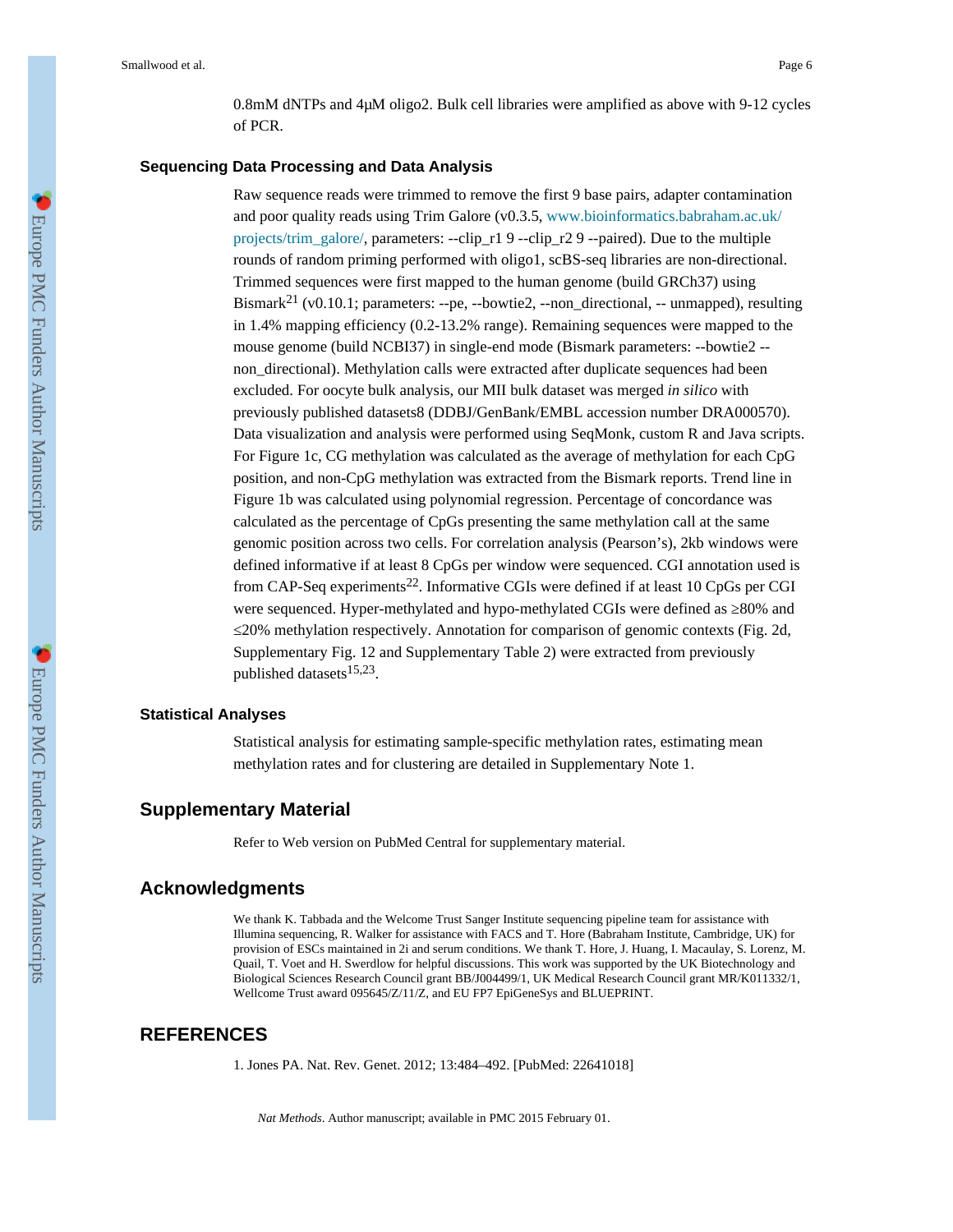2. Smith ZD, Meissner A. Nat. Rev. Genet. 2013; 14:204–220. [PubMed: 23400093]

3. Jaitin DA, et al. Science. 2014; 343:776–779. [PubMed: 24531970]

4. Deng Q, et al. Science. 2014; 343:193–196. [PubMed: 24408435]

5. Macaulay IC, Voet T. PLoS Genet. 2014; 10:e1004126. [PubMed: 24497842]

6. Lee HJ, et al. Cell Stem Cell. 2014; 14:710–719. [PubMed: 24905162]

7. Miura F, et al. Nucleic Acids Res. 2012; 40:e136. [PubMed: 22649061]

8. Shirane K, et al. PLoS Genet. 2013; 9:e1003439. [PubMed: 23637617]

9. Chambers I, et al. Nature. 2007; 450:1230–1234. [PubMed: 18097409]

10. Islam S, et al. Nat. Methods. 2014; 11:163–166. [PubMed: 24363023]

11. Hayashi K, et al. Cell Stem Cell. 2008; 3:391–401. [PubMed: 18940731]

12. Torres-Padilla ME, Chambers I. Development. 2014; 141:2173–2181. [PubMed: 24866112]

13. Ficz G, et al. Cell Stem Cell. 2013; 13:351–359. [PubMed: 23850245]

14. Habibi E, et al. Cell Stem Cell. 2013; 13:360–369. [PubMed: 23850244]

15. Stadler MB, et al. Nature. 2011; 480:490–495. [PubMed: 22170606]

16. Ziller MJ, et al. Nature. 2013; 500:477–481. [PubMed: 23925113]

17. Hon GC, et al. Nat. Genet. 2013; 45:1198–1206. [PubMed: 23995138]

18. Guo H, et al. Genome Research. 2013; 23:2126–2135. [PubMed: 24179143]

19. Smallwood SA, et al. Nat. Genet. 2011; 43:811–814. [PubMed: 21706000]

20. Quail MA, et al. Nat. Methods. 2012; 9:10–11. [PubMed: 22205512]

21. Krueger F, Andrews SR. Bioinformatics. 2011; 27:1571–1572. [PubMed: 21493656]

22. Illingworth RS, et al. PLoS Genet. 2010; 6:e1001134. [PubMed: 20885785]

23. Creyghton MP, et al. P.N.A.S. 2010; 107:21931–21936. [PubMed: 21106759]

24. Li Y, et al. PLoS Biol. 2010; 8:e1000533. [PubMed: 21085693]

25. Bock C, et al. Molecular Cell. 2012; 47:633–647. [PubMed: 22841485]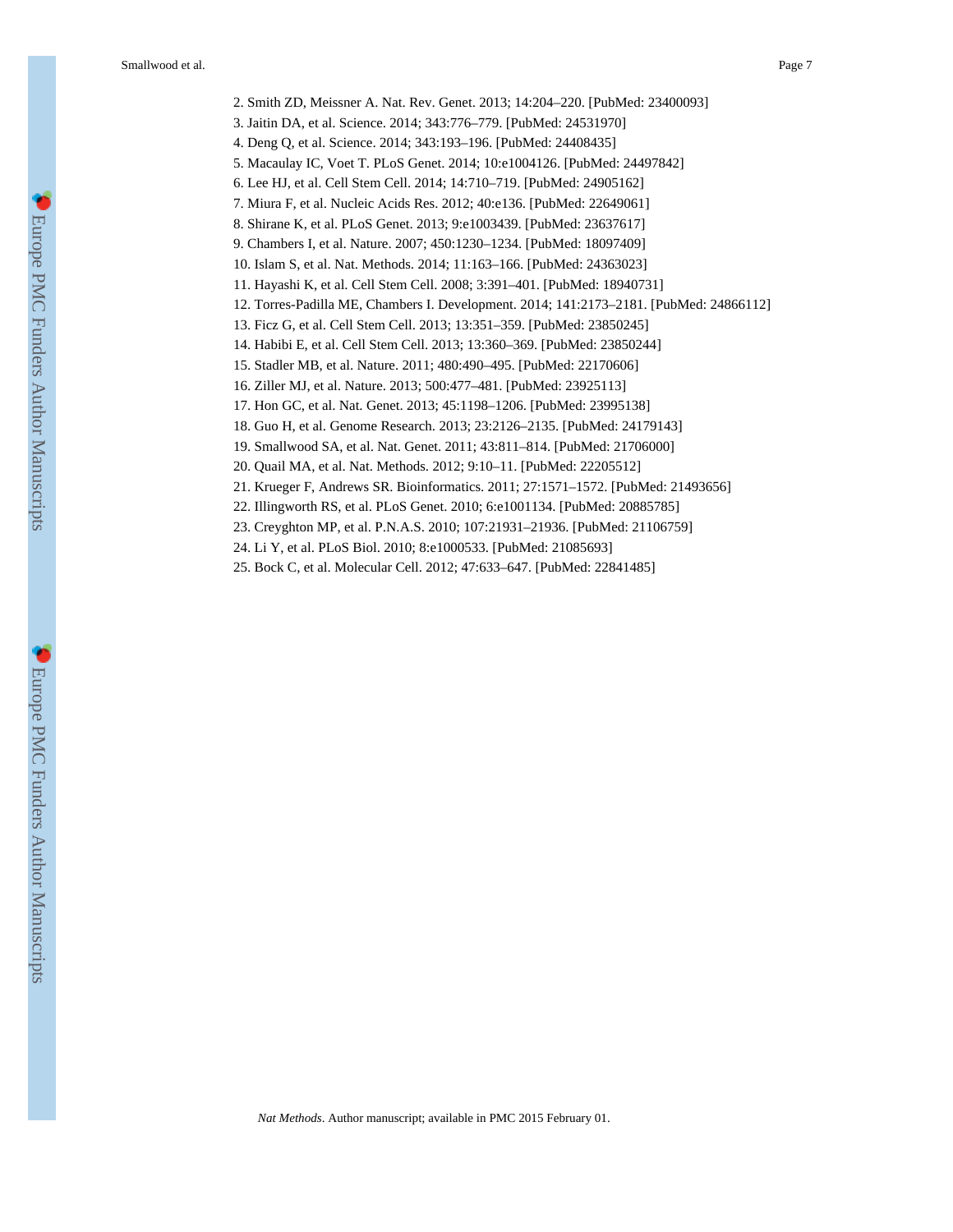

## **Figure 1. scBS-Seq is an accurate and reproducible method for genome-wide methylation analysis**

(**a**) scBS-Seq library preparation is performed in three stages: (1) single cells are isolated and lysed before bisulfite conversion is performed; (2) five rounds of random priming and extension are performed using oligo1 (which carries the first sequencing adaptor) and newly synthesized fragments are purified; (3) a second random priming and extension step is performed using oligo2 (which carries the second sequencing adaptor) and the resulting fragments are amplified by PCR. (**b**) Number of CpGs obtained by scBS-Seq correlates with the number of mapped sequences. (**c**) Global level of DNA methylation in a CpG and non-CpG context for single cells, *in silico* merged, and bulk samples. (**d**) Boxplot representation of the pairwise analysis of CpG concordance genome-wide and in unmethylated CGIs. Boxplots (plotted using the R package) represent the interquartile range, with the median. (**e**) Pairwise correlation matrix (Pearson's; 2kb windows) for MII bulk, individual MIIs, and *in silico* merged MII scBSSeq datasets. (**f**) Screenshots showing CpG methylation (%) quantified over 2kb windows, with red indicating high methylation and blue low methylation. Data are displayed for four single MII libraries and the in silico merged dataset from all 12 MIIs (MII merged), which closely resemble the methylation landscape of the bulk MII sample. The inset shows the correlation between MII bulk and MII merged.